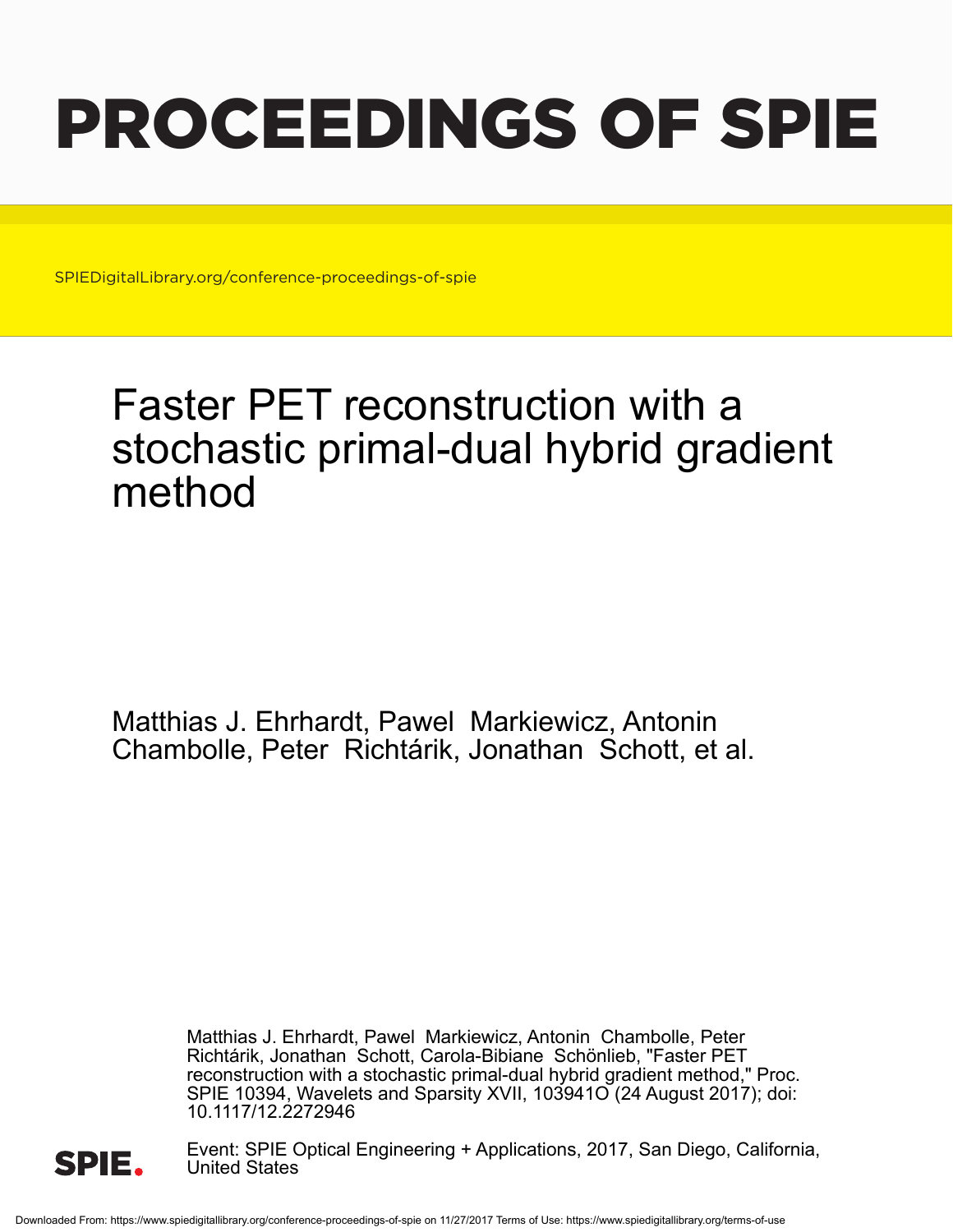### Faster PET Reconstruction with a Stochastic Primal-Dual Hybrid Gradient Method<sup>∗</sup>

Matthias J. Ehrhardt<sup>a</sup>, Pawel Markiewicz<sup>b</sup>, Antonin Chambolle<sup>c</sup>, Peter Richtárik<sup>d,e,f</sup>, Jonathan Schott<sup>g</sup>, and Carola-Bibiane Schönlieb<sup>a</sup>

<sup>a</sup>Department for Applied Mathematics and Theoretical Physics, University of Cambridge, UK <sup>b</sup>Translational Imaging Group, CMIC, Department of Medical Physics & Biomedical Engineering, University College London, UK <sup>c</sup>CMAP, Ecole Polytechnique, CNRS, France <sup>d</sup>Visual Computing Center & Extreme Computing Research Center, KAUST, Thuwal, Saudi Arabia <sup>e</sup>School of Mathematics, University of Edinburgh, UK <sup>f</sup>The Alan Turing Institute, London, UK <sup>g</sup>Dementia Research Centre, Institute of Neurology, University College London, UK

#### ABSTRACT

Image reconstruction in positron emission tomography (PET) is computationally challenging due to Poisson noise, constraints and potentially non-smooth priors—let alone the sheer size of the problem. An algorithm that can cope well with the first three of the aforementioned challenges is the primal-dual hybrid gradient algorithm (PDHG) studied by Chambolle and Pock in 2011. However, PDHG updates all variables in parallel and is therefore computationally demanding on the large problem sizes encountered with modern PET scanners where the number of dual variables easily exceeds 100 million. In this work, we numerically study the usage of SPDHG—a stochastic extension of PDHG—but is still guaranteed to converge to a solution of the deterministic optimization problem with similar rates as PDHG. Numerical results on a clinical data set show that by introducing randomization into PDHG, similar results as the deterministic algorithm can be achieved using only around 10 % of operator evaluations. Thus, making significant progress towards the feasibility of sophisticated mathematical models in a clinical setting.

Keywords: positron emission tomography, PET, total variation, convex optimization, primal-dual algorithms, saddle point problems, stochastic optimization, inverse problems

#### 1. INTRODUCTION

Positron emission tomography (PET) is an important medical imaging modality in many medical fields such as oncology and neurology as it allows monitoring of body functions.<sup>1,2</sup> PET image reconstruction can be formulated as a convex optimization problem which is computationally challenging due the optimization set-up that includes Poisson noise, constraints and potentially non-smooth priors. An algorithm that can cope well with the aforementioned challenges is the primal-dual hybrid gradient algorithm  $(PDHG)^{3-6}$  which can decompose the problem into a sequence of easy operations such as matrix-vector products and proximal operators that have closed-form solutions. However, as the PDHG updates are parallel, every iteration of PDHG is computationally demanding for the large variable sizes (easily exceeding 100 million) encountered with modern PET scanners.

> Wavelets and Sparsity XVII, edited by Yue M. Lu, Dimitri Van De Ville, Manos Papadakis, Proc. of SPIE Vol. 10394, 103941O · © 2017 SPIE · CCC code: 0277-786X/17/\$18 · doi: 10.1117/12.2272946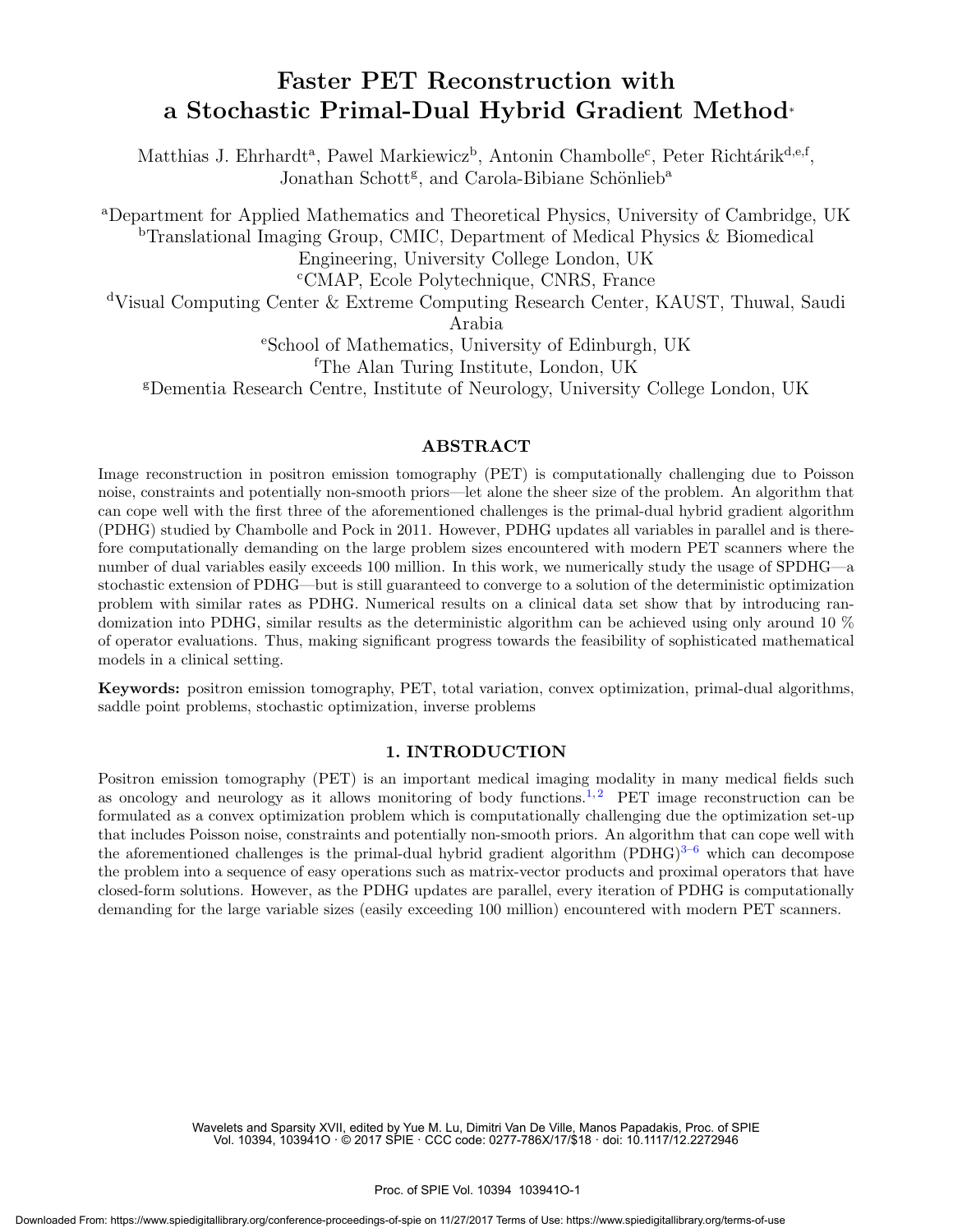

Figure 1. PET data from the Siemens Biograph mMR in span-1 consists of 4084 sinograms (two shown) each of size 252  $\times$  344. Next to it are the background and the factors needed to reconstruct from the data for the 3200th sinogram.

In this work, we numerically study the usage of  $SPDHG<sup>7</sup>$ —a stochastic extension of the PDHG that makes use of the dual separability of the problem (cf. e.g.<sup>8–11</sup>). Instead of updating all dual variables in parallel, in each iteration only a randomly selected subset of the dual variables are updated. Despite its randomness, it is still guaranteed to converge to a solution of the deterministic optimization problem with similar rates as PDHG.<sup>7</sup> Conceptually, the randomness in the dual update is similar to the Kacmarz algorithm<sup>12–15</sup> (also called ART<sup>16</sup>), stochastic gradient descent and surrogate approaches with subsets.<sup>17, 18</sup> Unlike other methods,<sup>19–21</sup> SPDHG does not rely on any consistency conditions on the system of linear equations nor a "good" subset selection for convergence. This robustness comes from the fact that—as in incremental optimization algorithms<sup>22–26</sup>—we progressively build up information from previous iterations which reduces variance. An interesting feature of SPDHG is that it can be run with any iteration-independent sampling.

Over the course of the last years, also other random variants of PDHG have been proposed, $8-10,27-32$  some being special cases of SPDHG.<sup>8–10</sup> A few comparisons have been made on small simulated data.<sup>7</sup> An extensive comparison of these methods is out of the scope of this contribution.

#### 2. MATHEMATICAL MODEL FOR PET RECONSTRUCTION

In this section we briefly describe the optimization model used for PET reconstruction.

Before the actual PET scan is performed, a radioactive tracer is injected into the patient.<sup>1,2</sup> The radioactive tracer emits positrons which in turn annihilate with free electrons in the human tissue resulting in two photons traveling in (almost) opposite directions and measured by rings of detectors around the patient. Assuming the directions to be exactly opposite, the detected photons yield information about the line integral of the tracer along the line that connects the detectors that recorded these photons. The reconstruction task in PET is to estimate the distribution of the tracer given more than a billion of these events (example taken from a data set acquired on the Siemens Biograph mMR).

Mathematically, the reconstruction task is usually posed as the maximum a-posteriori estimation<sup>1,2</sup> of an image given the measured data which is equivalent to the minimization problem

$$
\min_{x \in \mathbb{X}} \left\{ \sum_{i=1}^{N} \varphi_i(a_i^T x) + \psi(x) \right\} \tag{1}
$$

where for each  $i \in \{1, ..., N\}$ , the function  $\varphi_i : \mathbb{R} \to \mathbb{R}_{\infty} := \mathbb{R} \cup \{\infty\}$  (also called Kullback–Leibler divergence)

$$
\varphi_i(y) = \begin{cases} y + r_i - b_i + b_i \log \left( \frac{b_i}{y + r_i} \right) & \text{if } y + r_i > 0 \\ \infty & \text{else,} \end{cases}
$$
 (2)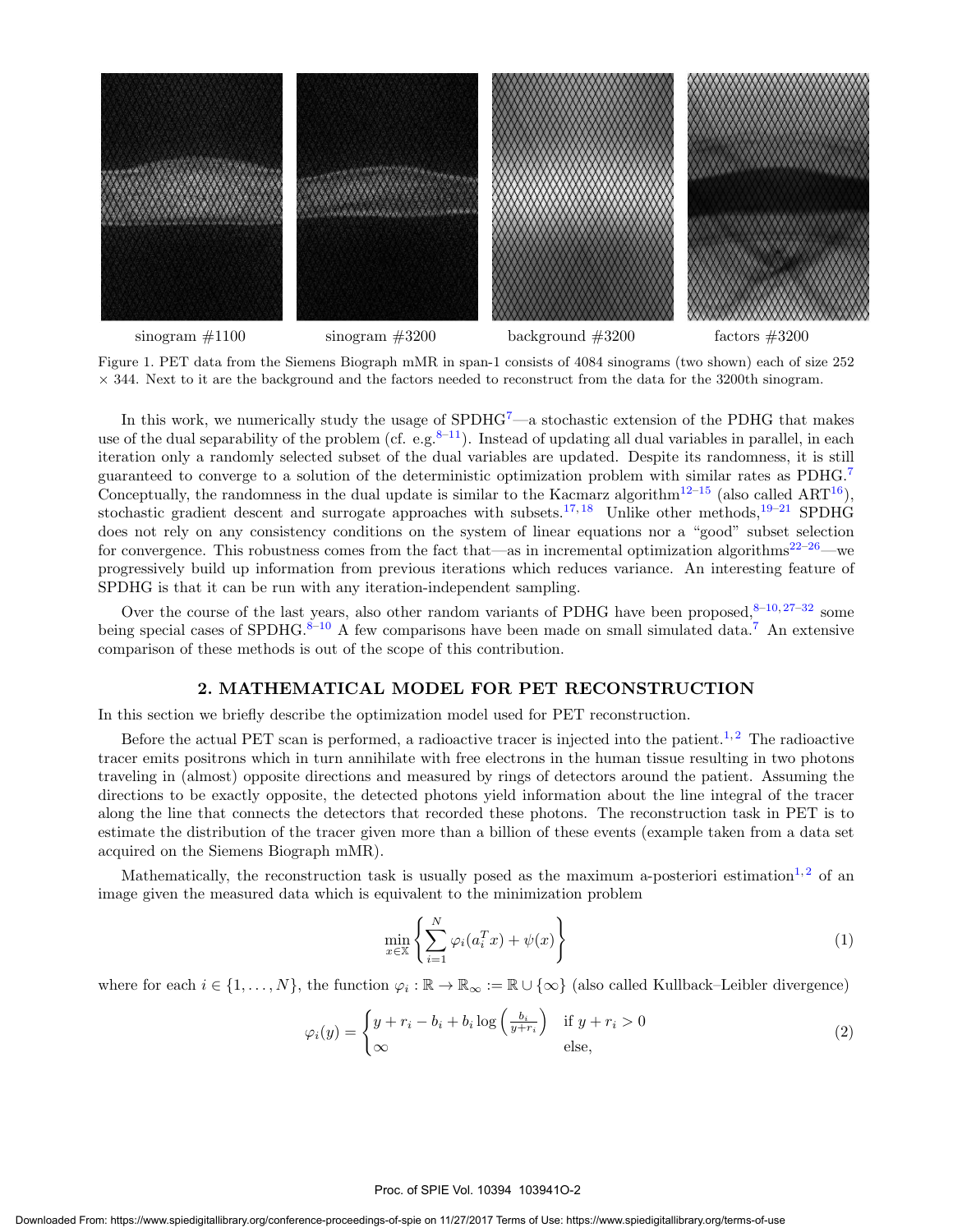

Figure 2. The selection of subsets is a free parameter in the reconstruction. On the left one subset (marked in red) has been chosen, such that all parts of all sinograms will be used in every iteration. Displayed on the right is the situation with seven subsets (three of which are highlighted in red, green and blue), where for each sinogram the angles (columns in this picture) are uniformly divided.

measures the deviance from the estimated line integral  $a_i^T x + r_i$  to the measured data  $b_i \in \mathbb{N}$  in a Poisson sense where it is convention to define  $0 \log 0 := 0$ . The functions  $\varphi_i$  are a distance measure, in the sense that  $\varphi_i(y) \ge 0$ and  $\varphi_i(y) = 0$  if and only if  $a_i^T y + r_i = b_i$ . Note that the  $\varphi_i$  are convex but not strictly or strongly convex and not differentiable (on the whole domain R).

The vectors  $a_i = \eta_i w_i$  do not only contain the vector of coefficients for the line integral between the *i*th detector pair  $w_i$ , but also contain weights  $\eta_i > 0$  to compensate for attenuation and detector efficiency. The background  $r_i > 0$  is estimated from the data prior to reconstruction to compensate for non-linear effects such as scatter and randoms. Figure 1 shows parts of the data  $y_i$ , together with the factors  $\eta_i$  and the background  $r_i$ .

The space of all possible (discrete) tracer distributions is denoted by  $\mathbb{X} = \mathbb{R}^d := \mathbb{R}^{d_1 \times d_2 \times d_3}$ . The function  $\psi : \mathbb{X} \to \mathbb{R}_{\infty}$  models the a-priori knowledge about the desired solution such as constraints or regularity. It is standard to assume the tracer is non-negative. Moreover, we model the tracer's regularity with the total variation.<sup>33, 34</sup> Thus, the prior function  $\psi$  becomes

$$
\psi(x) = \lambda \|\nabla x\|_{1,2} + i_{\geq 0}(x) \tag{3}
$$

where  $\lambda > 0$  denotes the regularization parameter, and the gradient operator  $\nabla x \in \mathbb{X}^3$  discretized by forward differences, cf. e.g.<sup>5</sup> for details. The 1, 2-norm of these gradients is defined as  $||y||_{1,2} := \sum_{\alpha} \sqrt{\sum_{i=1}^{3} (\nabla_i y_{\alpha})^2}$  and the constraint function as

$$
i_{\geq 0}(x) := \begin{cases} 0 & \text{if } x \geq 0 \\ \infty & \text{else} \end{cases} . \tag{4}
$$

For computational efficiency, it is usually desirable to reformulate problem (1) and to group measurements together into so-called "subsets"  $B_i \subset \{1, \ldots, N\}, i = 1, \ldots, n-1$  that are mutually disjoint  $B_i \cap B_j = \emptyset$  if  $i \neq j$ and cover all measurements  $\cup_{i=1}^{n-1} B_i = \{1, \ldots, N\}$ . Two examples of subset selection is shown in Fig. 2. While "subsets" is a medical imaging terminology, this is often being referred to as "mini-batches" in machine learning. We then define the measurement operator for a subset i as  $\mathbf{A}_i := [a_j]_{j \in B_i}$  where the vectors  $a_j$  form the rows of  $\mathbf{A}_i$  and the data fit as

$$
f_i(\mathbf{A}_i x) := \sum_{j \in B_i} \varphi_i(a_j^T x). \tag{5}
$$

With  $f_n(y) := \lambda ||y||_{1,2}$ ,  $\mathbf{A}_n := \nabla$ ,  $g(x) := i_{\geq 0}(x)$ , we can rewrite (1) into the standard form

$$
\min_{x \in \mathbb{X}} \left\{ \sum_{i=1}^{n} f_i(\mathbf{A}_i x) + g(x) \right\} . \tag{6}
$$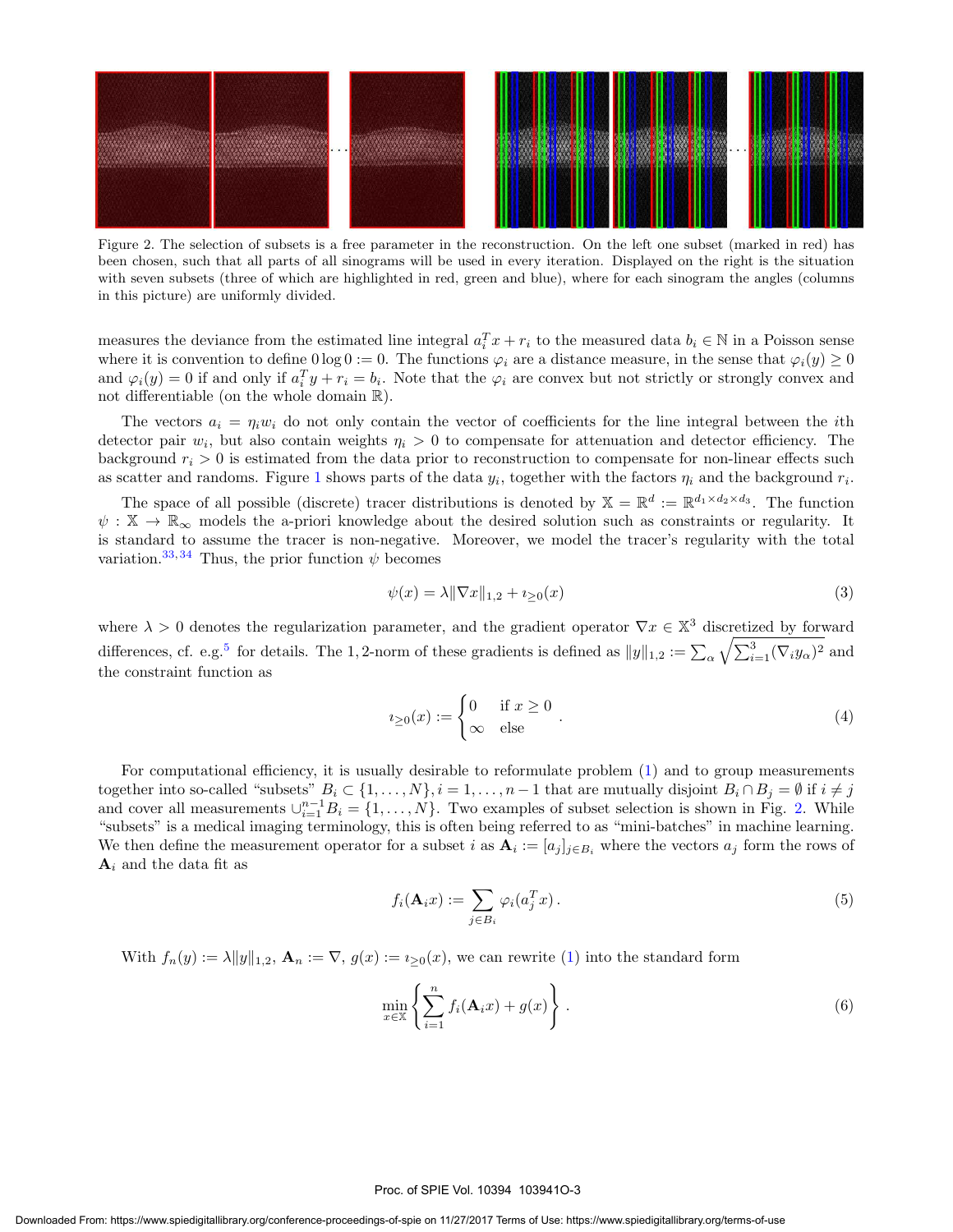#### 3. STOCHASTIC PRIMAL-DUAL HYBRID GRADIENT METHOD

The following exposition holds true in general, and not only for the special case of PET image reconstruction. We only assume that the  $f_i, i = 1, \ldots, n$  and g are proper, convex, and and lower semi-continuous. Under those assumptions,

$$
f_i(z_i) = f_i^{**}(z_i) = \sup_{y_i} \langle z_i, y_i \rangle - f_i^{*}(y_i)
$$
\n(7)

where  $f_i^*$  is the Fenchel conjugate of  $f_i$  (and  $f_i^{**}$  its biconjugate defined as the conjugate of the conjugate).<sup>35</sup> Thus, instead of solving the optimization problem (6) directly, it can be reformulated as a saddle point problem

$$
\min_{x} \sup_{y_1,\ldots,y_n} \left\{ \sum_{i=1}^n \langle \mathbf{A}_i x, y_i \rangle - f_i^*(y_i) + g(x) \right\} . \tag{8}
$$

A very popular algorithm to solve saddle point problems of the form (8) is the primal-dual hybrid gradient  $(PDHG)^{3-6}$  which reads (with extrapolation on the dual variable  $y_i$ )

$$
x^{k+1} = \operatorname{prox}_{\tau g} \left( x^k - \tau \sum_{i=1}^n \mathbf{A}_i^* \overline{y}_i^k \right)
$$
 (9)

$$
y_i^{k+1} = \text{prox}_{\sigma f_i^*} \left( y_i^k + \sigma \mathbf{A}_i x^{k+1} \right) \qquad i = 1, ..., n
$$
 (10)

$$
\overline{y}_i^{k+1} = y_i^{k+1} + \theta(y_i^{k+1} - y_i^k) \qquad i = 1, \dots, n. \tag{11}
$$

It consists of simple operations like matrix-vector product and seemingly complicated operations like evaluations of proximal operators which are defined as

$$
\text{prox}_{\tau f}(y) := \arg \min_{x} \left\{ \frac{1}{2} \|x - y\|^2 + \tau f(x) \right\}.
$$
 (12)

However, for many problems—including PET reconstruction as established in the previous section—these proximal operators can be solved in closed-form and are separable,<sup>5–7</sup> thus, allowing for efficient parallel implementation. The PDHG is guaranteed to converge if the step size parameters  $\sigma, \tau$  are positive and satisfy  $\sigma\tau \|\mathbf{A}\|^2 < 1$ and  $\theta = 1.5, 6$ 

While the PDHG is computationally attractive as it only needs simple operations, in every iteration many of those have to be executed. For instance, every iteration needs the evaluation of all operators  $A_i$  and their adjoints  $A_i$  for  $i = 1, \ldots, n$ . To overcome this issue, a randomized variant of PDHG has recently been introduced<sup>7</sup> depicted in Algorithm 1. In each iteration, instead of all  $n$  variables  $y_i$ , only one of those is updated. The sampling of those variables is allowed to be arbitrary as long as the probability  $p_i$ —that i is selected during each iteration—is positive and constant during the iterations. Such a sampling is called "serial" and "proper".<sup>36, 37</sup> Other samplings are possible, too, and convergence for a much wider class can be proven,<sup>7</sup> but for simplicity we stick to this special case. Note that SPDHG not only allows for a randomized update of the dual variables, but also allows the dual step size  $\sigma_i$  to be different for each variable  $y_i$ . Moreover, if  $n = 1$  and the dual variable gets updated in each iteration, i.e.  $p_1 = 1$ , then SPDHG coincides with the deterministic PDHG. The following theorem establishes convergence of SPDHG in terms of the generalized Bregman distance

$$
D_g^{\mathfrak{g}^\sharp}(x, x^\sharp) := g(x) - g(x^\sharp) - \langle \mathfrak{g}^\sharp, x - x^\sharp \rangle \tag{13}
$$

where  $\mathfrak{g}^{\sharp} \in \partial g(x^{\sharp})$  is an element of the subgradient of g at  $x^{\sharp}$ .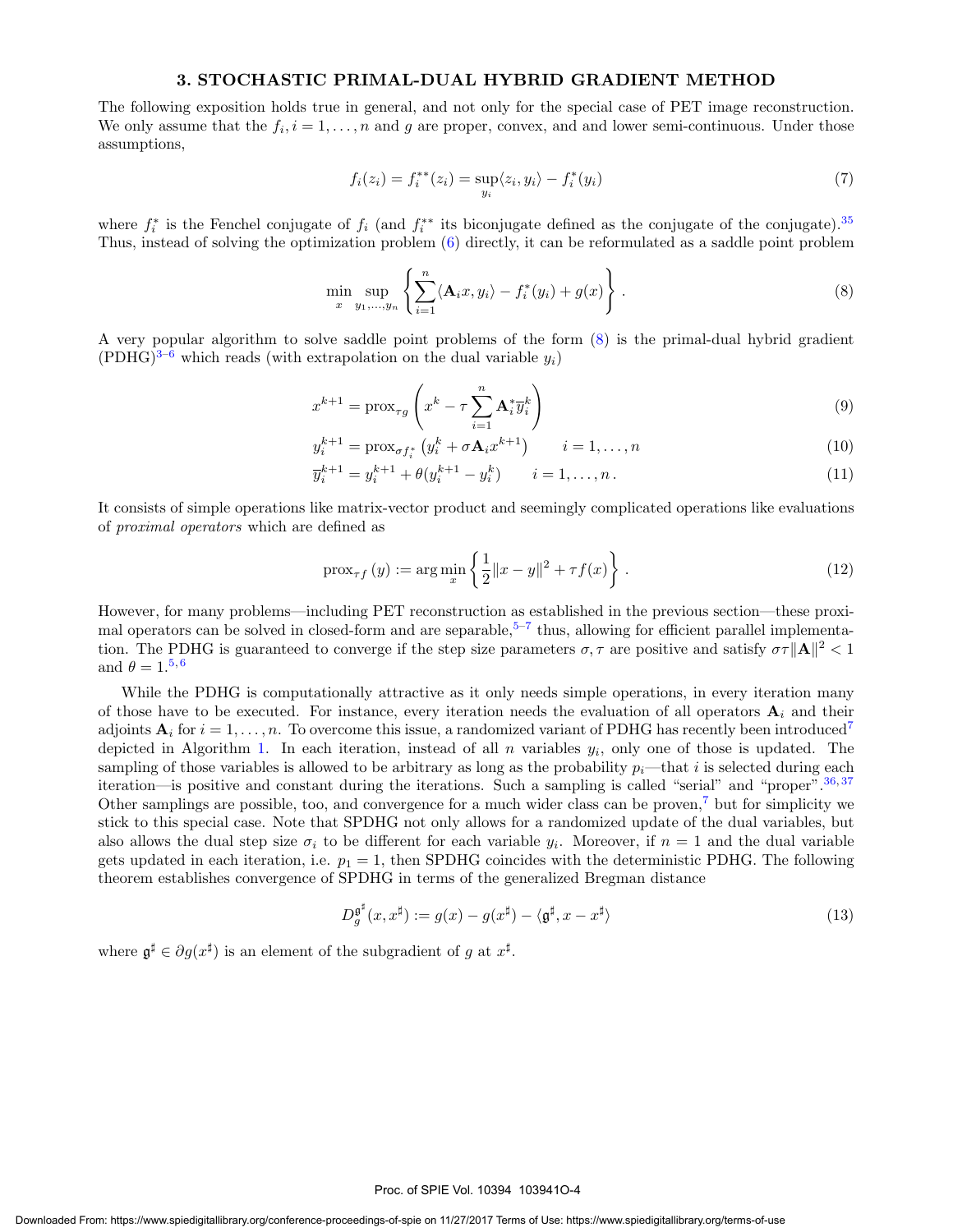Algorithm 1 Stochastic Primal-Dual Hybrid Gradient algorithm (SPDHG). Input: primal and dual variable  $x^0, y^0$ , step length parameters  $\sigma_i$ ,  $\tau$ ,  $\theta$ , probabilities  $p_i$ . Initialize:  $z^0 = A^* y^0$ ,  $\overline{z}^0 = z^0$ 

for  $k = 0, 1, \ldots$  do  $x^{k+1} = \text{prox}_{\tau g} (x^k - \tau \overline{z}^k)$ Select  $j \in \{1, \ldots, n\}$  with probability  $p_j > 0$ .  $y_i^{k+1} =$  $\int \text{prox}_{\sigma_i f_i^*} (y_i^k + \sigma_i \mathbf{A}_i x^{k+1})$  if  $i = j$  $y_i^k$  else  $\Delta z^{k+1} = \mathbf{A}_{j}^{*} (y_{j}^{k+1} - y_{j}^{k}), \quad z^{k+1} = z^{k} + \Delta z^{k+1}, \quad \overline{z}^{k+1} = z^{k+1} + \frac{\theta}{p_{j}} \Delta z^{k+1}$ end for

**Theorem 1 (Convergence of SPDHG<sup>7</sup>).** Let  $\gamma < 1$ , the extrapolation parameter  $\theta = 1$  and the step sizes  $\tau, \sigma_i$  be chosen such that

$$
\frac{\sigma_i \tau}{p_i} \|\mathbf{A}_i\|^2 \le \gamma^2 \qquad i = 1, \dots, n. \tag{14}
$$

Then, the iterates  $(x^k, y^k)$  of SPDHG (Alg. 1) almost surely converge to a saddle point  $(x^{\sharp}, y^{\sharp})$  in a Bregman sense:

$$
D_g^{\mathfrak{g}^\sharp}(x^k, x^\sharp) \to 0 \,, \quad D_{f^*}^{\mathfrak{f}^\sharp}(y^k, y^\sharp) \to 0 \qquad \text{a.s.} \tag{15}
$$

Moreover, the ergodic sequence  $(x_K, y_K) := \frac{1}{K} \sum_{k=1}^K (x^k, y^k)$  converges to a saddle point with rate  $1/K$  in an expected Bregman sense:

$$
\mathbb{E}\left\{D_g^{\mathfrak{g}^\sharp}(x_K, x^\sharp) + D_{f^*}^{\mathfrak{f}^\sharp}(y_K, y^\sharp)\right\} \le \frac{c}{K} \,. \tag{16}
$$

For an explicit formula of the constant c, see.<sup>7</sup>

**Remark.** Stronger convergence rates—in line with the deterministic results<sup>5,6</sup>— can be proven<sup>7</sup> if more regularity is assumed on  $g$  and/or  $f_i$ .

#### 4. NUMERICAL RESULTS

Software The numerical examples are implemented in python using numpy and the operator discretization library (ODL).<sup>38</sup> The ray tracing for the PET forward operator is performed using CUDA-based NiftyPET.<sup>39</sup>

**Data** The clinical data are from a 70 year old cognitive normal subject, scanned as part of the "Insight  $46"$ —a neuroscience sub-study of the MRC National Survey of Health and Development.<sup>40</sup> The PET data is accompanied by the T1-, T2-weighted MRI, all acquired simultaneously on a Siemens Biograph mMR PET-MRI scanner. The PET data was acquired dynamically for 60 mins using the amyloid tracer 18F-florbetapir tracer with activity of 409 MBq at the time of injection. The subject's -map was synthesized from the T1- and T2-weighted images for better accuracy.<sup>41</sup> The MRI was co-registered to the PET image using NiftyReg software.<sup>42</sup> Randoms and scatter have been computed prior to reconstruction.<sup>39, 43, 44</sup>

**Sampling** The sampling is chosen to be non-uniform to allow for the difference between the  $n-1$  subsets that correspond to the data and the subset that corresponds to the gradient. In each iteration we uniformly choose either data or gradient. In case the data is selected, then we again choose uniformly among the data subsets. Thus, overall the probability that subset  $i$  is selected is given by

$$
p_i = \begin{cases} \frac{1}{2(n-1)} & \text{if } i < n \\ \frac{1}{2} & \text{if } i = n \end{cases} \tag{17}
$$

After  $2(n-1)$  iterations the SPDHG is expected to have evaluated all operators  $A_i$  once, thus, having computed the same number of rays as the deterministic PDHG after only one iteration.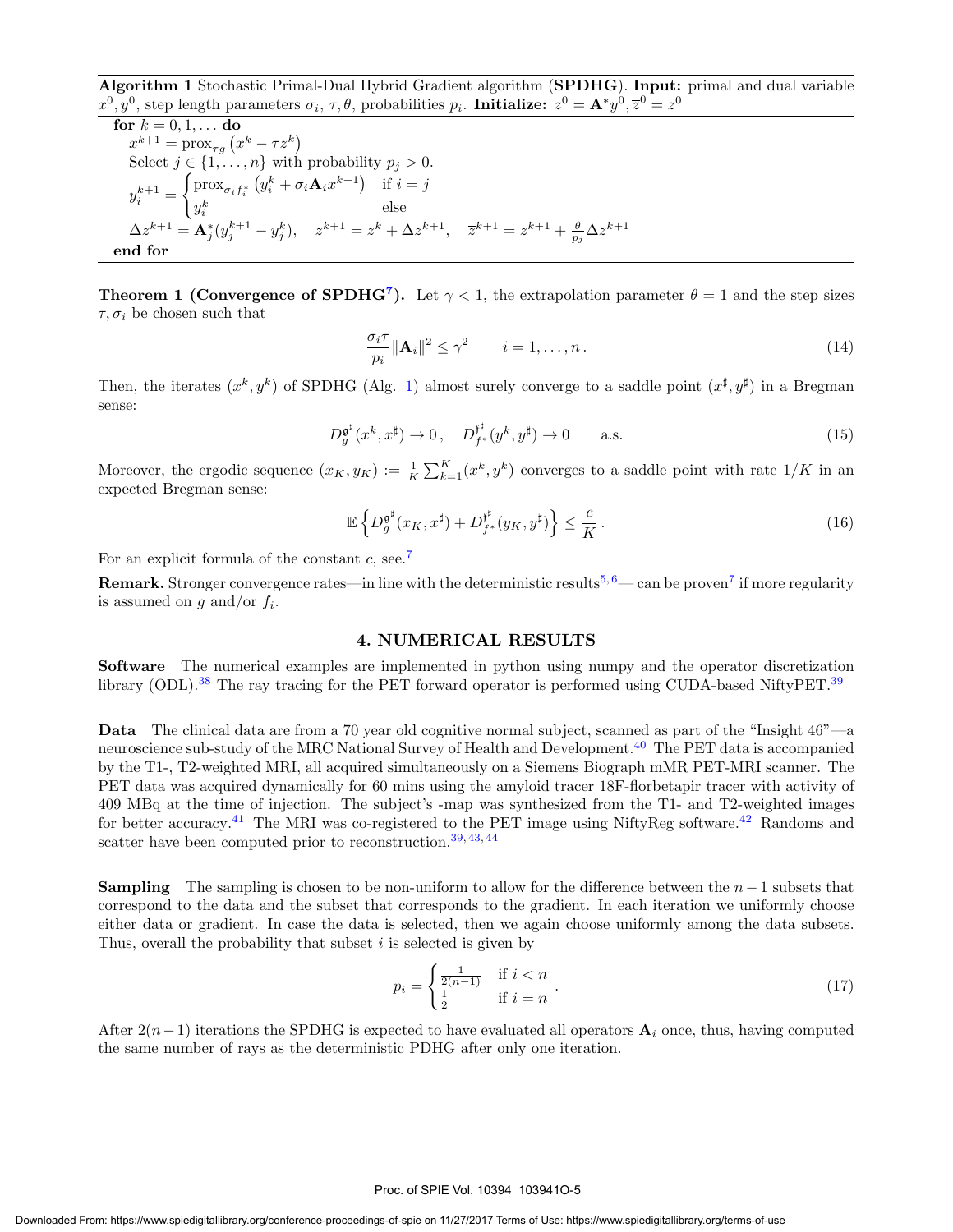

Figure 3. PET reconstruction with TV prior; results after 100 expected operator evaluations. While PDHG still has artifacts in the reconstructed image, SPDHG is visually already very close to the saddle point.

**Parameters** In this experiment we choose  $\gamma = 0.99$ ,  $\theta = 1$ . The number of data subsets varied between 1 (deterministic case), 21 and 252. The other step size parameters are chosen for PDHG as

$$
\sigma_1 = \frac{\gamma}{\|\mathbf{A}\|}, \qquad \tau = \frac{\gamma}{\|\mathbf{A}\|} \tag{18}
$$

and for SPDHG as

$$
\sigma_i = \frac{\gamma}{\|\mathbf{A}_i\|} \qquad i = 1, \dots, n \,, \qquad \tau = \min_i \frac{\gamma p_i}{\|\mathbf{A}_i\|} \,.
$$
 (19)

The norms of the operators are estimated with 100 power iterations and allowing for an error of 5 %.

Results Some example reconstructed images are found in Figs. 3 and 4 quantitative results in Fig. 5. The saddle point for the visual and quantitative comparisons has been approximated with 2000 iterations of the deterministic PDHG. It can be seen from the reconstructed images after 100 expected operator evaluations in 3 that SPDHG is much faster than the deterministic PDHG. While the reconstruction with PDHG still has artifacts, the images that are reconstructed with SPDHG is visually very similar to the saddle point already after 100 iterations. A comparison of SPDHG with 21 and 252 subsets with PDHG after only 20 expected operator evaluations. The result of PDHG is clinically useless, as major anatomical structures are not yet visible. On the other hand, with more and more subsets, even with this little effort, a reasonable (although not perfect) image can be reconstructed. It is also easy to see, that the artifacts get reduced with more subsets indicating that with more subsets the algorithm converges faster. This is confirmed by the quantitative results in 5, where the same trend is observable for all four figures of merit.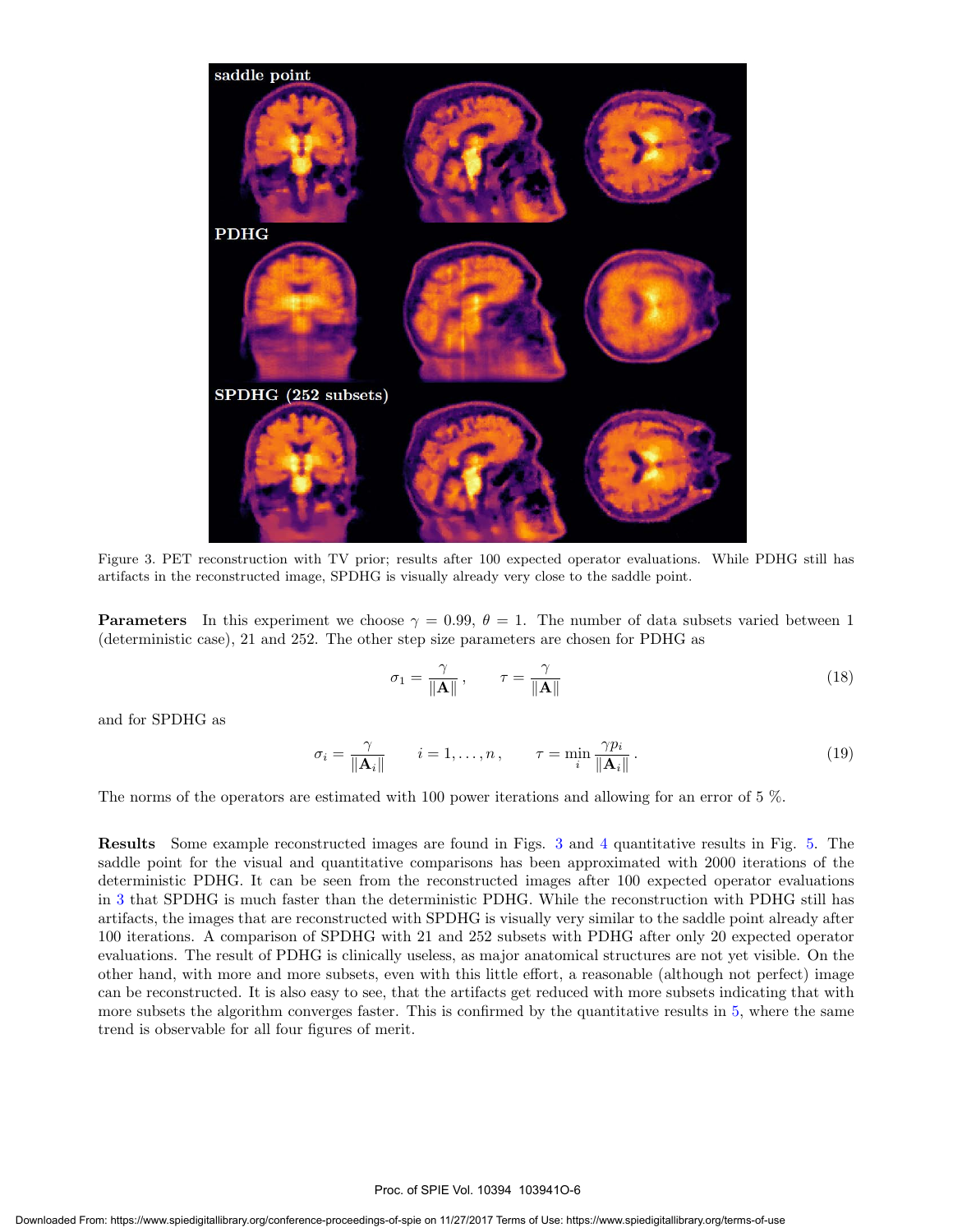

Figure 4. PET reconstruction with TV prior; results after 20 expected operator evaluations. With the same number of expected operator evaluations both variants of SPDHG make much more progress towards the saddle point than the deterministic PDHG.

#### 5. CONCLUSIONS AND FUTURE WORK

A bottleneck in the translation of mathematical ideas into clinical applications in PET imaging has been the computational effort that modern algorithms need in order to solve the optimization problems. In this work we have numerically evaluated SPDHG—a stochastic variant of PDHG—to reconstruct images from clinical data with a total variation prior. As the results clearly indicated, by introducing randomness into the algorithm a similar performance as the deterministic variant may be achieved with only around 10 % of operator evaluations and thereby cutting the computational effort significantly. The algorithm is general enough to solve the optimization problem with other priors such as the directional total variation / parallel level sets,  $45, 46$  total generalized variation (TGV), $47-49$  directional TGV<sup>50</sup> or structure tensor-based total variation<sup>51</sup> to name a few. In addition to PET reconstruction, SPDHG may help easing the computational effort in multi-modal medical imaging as well, where the PDHG has been used to jointly reconstruct from simultaneously acquired PET-MRI data with a nuclear norm variant of  $TGV^{52}$  or coupled Bregman iterations.<sup>53</sup> Similarly, a comparable speed up is expected in other imaging modalities that involve line integrals like computerized tomography (CT) where PDHG also found its applications.<sup>54</sup>

Future work will encompass further numerical investigations of PET image reconstruction with different priors, other sampling strategies and step-size choices. While the randomness already allowed a significant speed up, we will investigate the use of smoothness and strong-convexity for algorithmic acceleration to increase the speed-up even further.

#### ACKNOWLEDGMENTS

M. J. E. and C.-B. S. acknowledge support from Leverhulme Trust project "Breaking the non-convexity barrier", EPSRC grant "EP/M00483X/1", EPSRC centre "EP/N014588/1", the Cantab Capital Institute for the Math-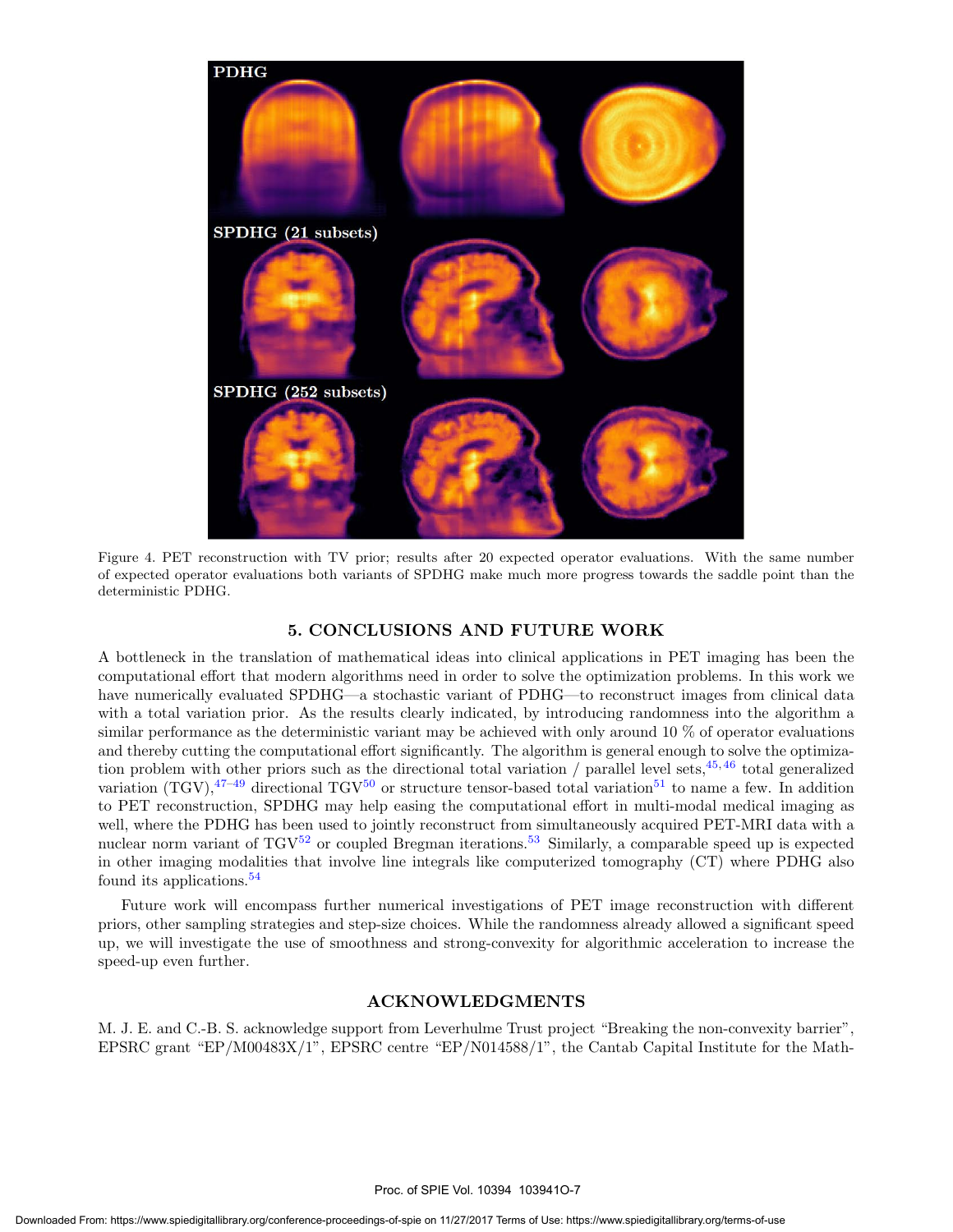

Figure 5. Quantitative evaluation of reconstruction algorithms. In all four measures, both variants of SPDHG are much faster than the deterministic PDHG. Moreover, with more subsets the algorithm becomes even faster.

ematics of Information, and from CHiPS (Horizon 2020 RISE project grant). Moreover, C.-B. S. is thankful for support by the Alan Turing Institute. P. M. was supported by the Medical Research Council (MR/N025792/1) and AMYPAD (European Commission project ID: ID115952, H2020-EU.3.1.7. - Innovative Medicines Initiative 2). A. C. benefited from a support of the ANR, "EANOI" Project I1148 / ANR-12-IS01-0003 (joint with FWF). Part of this work was done while he was hosted in Churchill College and DAMTP, Centre for Mathematical Sciences, University of Cambridge, thanks to a support of the French Embassy in the UK and the Cantab Capital Institute for Mathematics of Information. P. R. acknowledges the support of EPSRC Fellowship in Mathematical Sciences "EP/N005538/1" entitled "Randomized algorithms for extreme convex optimization". The computations have been made on a GPU that was kindly made available by the NVIDIA GPU Grant Program. The Florbetapir PET tracer was provided by AVID Radiopharmaceuticals (a wholly owned subsidiary of Eli Lilly &  $Co$ ).

#### REFERENCES

- [1] Ollinger, J. M. and Fessler, J. A., "Positron Emission Tomography," IEEE Signal Process Mag 14, 43–55 (1997).
- [2] Bailey, D. L., Townsend, D. W., Valk, P. E., and Maisey, M. N., [Positron Emission Tomography Basic Sciences], Springer, London (2005).
- [3] Pock, T., Cremers, D., Bischof, H., and Chambolle, A., "An Algorithm for Minimizing the Mumford-Shah Functional," in [Proc IEEE ICCV], (813396), 1133–1140 (2009).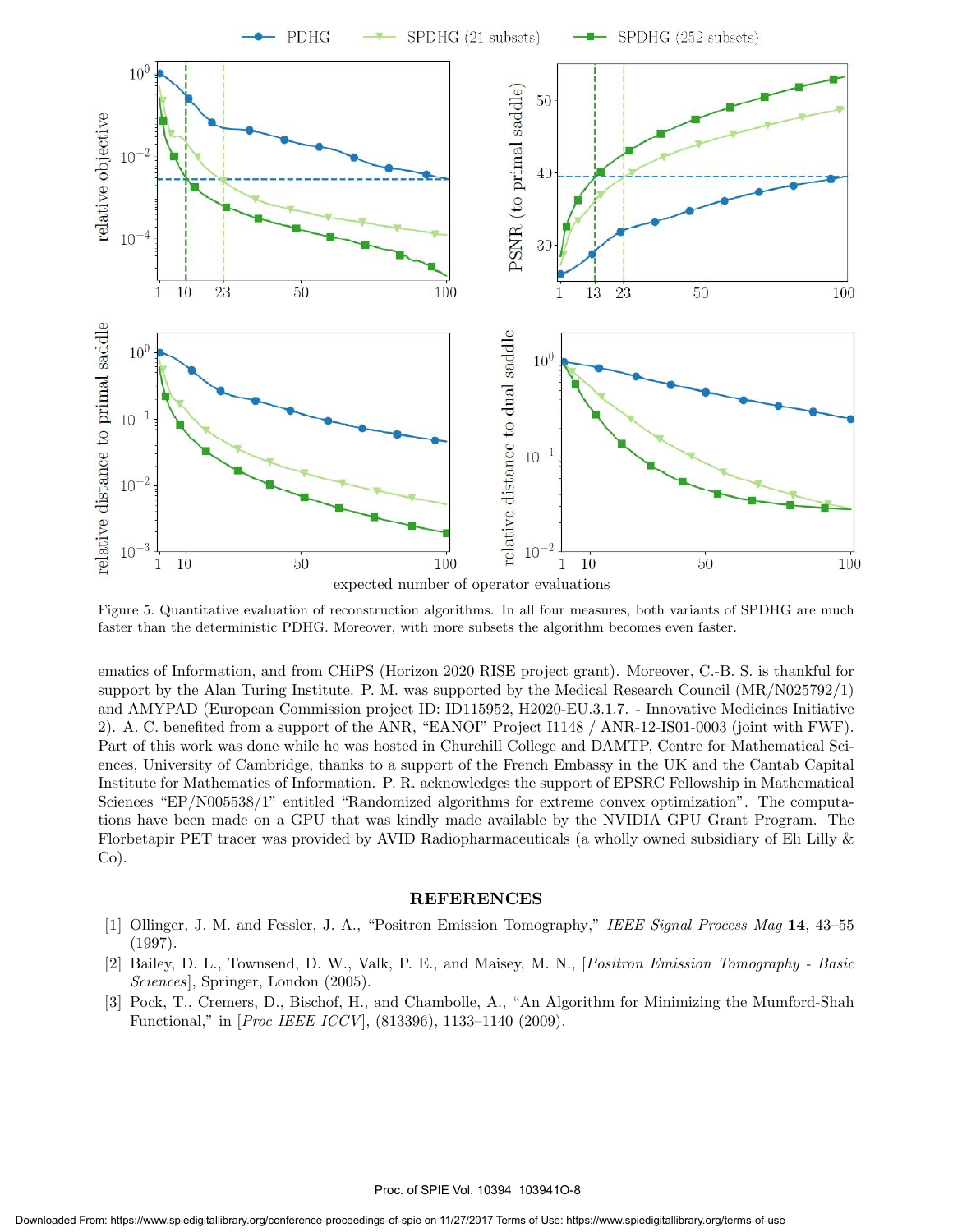- [4] Esser, E., Zhang, X., and Chan, T. F., "A General Framework for a Class of First Order Primal-Dual Algorithms for Convex Optimization in Imaging Science," SIAM J Imaging Sci 3(4), 1015–1046 (2010).
- [5] Chambolle, A. and Pock, T., "A First-Order Primal-Dual Algorithm for Convex Problems with Applications to Imaging," *J Math Imaging Vision*  $40(1)$ , 120-145 (2011).
- [6] Chambolle, A. and Pock, T., "An Introduction to Continuous Optimization for Imaging," Acta Numerica 25, 161–319 (2016).
- [7] Chambolle, A., Ehrhardt, M. J., Richtárik, P., and Schönlieb, C.-B., "Stochastic Primal-Dual Hybrid Gradient Algorithm with Arbitrary Sampling and Imaging Application," (2017).
- [8] Dang, C. D. and Lan, G., "Randomized Methods for Saddle Point Computation," (2014).
- [9] Zhang, Y. and Xiao, L., "Stochastic Primal-Dual Coordinate Method for Regularized Empirical Risk Minimization," in  $[Proc~ICML], 1-34~(2015).$
- [10] Zhu, Z. and Storkey, A. J., "Adaptive Stochastic Primal-Dual Coordinate Descent for Separable Saddle Point Problems," in [Proc ECML PKDD], Appice, A., Rodrigues, P. P., Costa, V. S., Soares, C., Gama, J., and Jorge, A., eds., 643–657, Springer, Porto (2015).
- [11] Peng, Z., Wu, T., Xu, Y., Yan, M., and Yin, W., "Coordinate Friendly Structures, Algorithms and Applications," Annals of Mathematical Sciences and Applications 1(7), 1–54 (2016).
- [12] Kaczmarz, S., "Angenäherte Auflösung von Systemen linearer Gleichungen (Approximate Solution for Systems of Linear Equations)," *Bulletin International de l'Académie Polonaise des Sciences et des Lettres.* Classe des Sciences Mathématiques et Naturelles. Série A, Sciences Mathématiques 35, 355–357 (1937).
- [13] Strohmer, T. and Vershynin, R., "A Randomized Kaczmarz Algorithm with Exponential Convergence," J Fourier Anal Appl 15(2), 262–278 (2009).
- [14] Censor, Y., Herman, G. T., and Jiang, M., "A Note on the Behavior of the Randomized Kaczmarz Algorithm of Strohmer and Vershynin," J Fourier Anal Appl 15(4), 431–436 (2009).
- [15] Gower, R. M. and Richtárik, P., "Stochastic Dual Ascent for Solving Linear Systems," (2015).
- [16] Gordon, R., Bender, R., and Herman, G. T., "Algebraic Reconstruction Techniques (ART) for threedimensional electron microscopy and X-ray photography," J Theor Biol 29(3), 471–481 (1970).
- [17] Hsiao, I.-t., Rangarajan, A., and Gindi, G., "A Provably Convergent OS-EM Like Reconstruction Algorithm for Emission Tomography," in [Proc SPIE], 4684, 10–19 (2002).
- [18] Ahn, S. and Fessler, J. A., "Globally convergent image reconstruction for emission tomography using relaxed ordered subsets algorithms," IEEE Trans Med Imag 22(5), 613–626 (2003).
- [19] Hudson, H. M. and Larkin, R. S., "Accelerated Image Reconstruction Using Ordered Subsets of Projection Data," IEEE Trans Med Imag 13(4), 601–609 (1994).
- [20] Nien, H. and Fessler, J. A., "Relaxed Linearized Algorithms for Faster X-Ray CT Image Reconstruction," IEEE Trans Med Imag 35(4), 1090–1098 (2016).
- [21] Nien, H. and Fessler, J. A., "Fast X-ray CT Image Reconstruction using the Linearized Augmented Lagrangian Method with Ordered Subsets," IEEE Trans Med Imag 34(2), 21 (2015).
- [22] Tseng, P., "An Incremental Gradient(-Projection) Method with Momentum Term and Adaptive Stepsize Rule," SIAM J Optim 8(2), 506–531 (1998).
- [23] Blatt, D., Hero, A. O., and Gauchman, H., "A Convergent Incremental Gradient Method with a Constant Step Size," *SIAM J Optim* **18**(1), 29–51 (2007).
- [24] Bertsekas, D. P., "Incremental proximal methods for large scale convex optimization," Math Prog 129(2), 163–195 (2011).
- [25] Schmidt, M., Le Roux, N., and Bach, F., "Minimizing Finite Sums with the Stochastic Average Gradient," Math Prog , 1–30 (2016).
- [26] de Oliviera, R. M., Helou, E. S., and Costa, E. F., "String-Averaging Incremental Subgradients for Constrained Convex Optimization with Applications to Reconstruction of Tomographic Images," Inverse Probl  $32(11)$ , 115014 (2016).
- [27] Balamurugan, P. and Bach, F., "Stochastic Variance Reduction Methods for Saddle-Point Problems," (2016).
- [28] Fercoq, O. and Bianchi, P., "A Coordinate Descent Primal-Dual Algorithm with Large Step Size and Possibly Non-Separable Functions," (2015).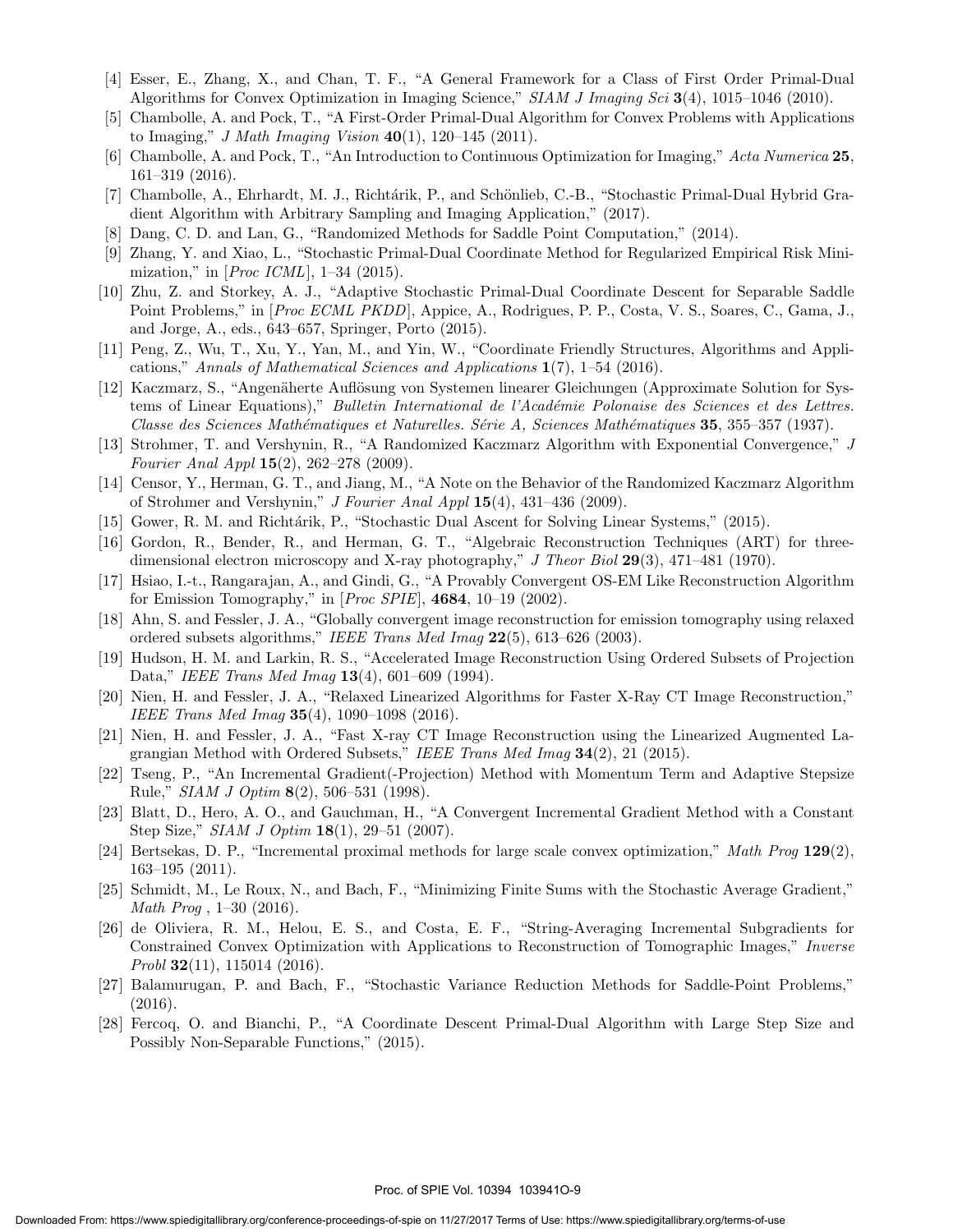- [29] Pesquet, J.-C. and Repetti, A., "A Class of Randomized Primal-Dual Algorithms for Distributed Optimization," (2015).
- [30] Valkonen, T., "Block-proximal methods with spatially adapted acceleration," (2016).
- [31] Zhong, L. W. and Kwok, J. T., "Fast Stochastic Alternating Direction Method of Multipliers," J Mach *Learn Res* 32, 46–54 (2014).
- [32] Gao, X., Xu, Y., and Zhang, S., "Randomized Primal-Dual Proximal Block Coordinate Updates," (2016).
- [33] Rudin, L. I., Osher, S., and Fatemi, E., "Nonlinear Total Variation based Noise Removal Algorithms," Physica D 60(1), 259–268 (1992).
- [34] Burger, M. and Osher, S., "A Guide to the TV Zoo," in [Level Set and PDE Based Reconstruction Methods in Imaging], Lecture Notes in Mathematics 2090, 1–70, Springer International Publishing, Cham (2013).
- [35] Bauschke, H. H. and Combettes, P. L., [Convex Analysis and Monotone Operator Theory in Hilbert Spaces] (2011).
- [36] Richtárik, P. and Takáč, M., "Parallel coordinate descent methods for big data optimization," Math *Prog*  $156(1)$ ,  $433-484$  (2016).
- [37] Qu, Z. and Richtárik, P., "Quartz: Randomized Dual Coordinate Ascent with Arbitrary Sampling," in [*Proc*  $NIPS$ ,  $(1)$ ,  $1-34$   $(2015)$ .
- [38] Adler, J., Kohr, H., and Oktem, O., "Operator Discretization Library (ODL)," (2017).
- [39] Markiewicz, P. J., Ehrhardt, M. J., Erlandsson, K., Barns, A., Schott, J. M., Atkinson, D., Arridge, S. R., Hutton, B. F., and Ourselin, S., "NiftyPET: A High-Throughput Software Platform for High Quantitative Accuracy and Precision PET Imaging and Analysis," submitted (2017).
- [40] Lane, C. A., Parker, T. D., Cash, D. M., Macpherson, K., Donnachie, E., Murray-Smith, H., Barnes, A., Barker, S., Beasley, D. G., Bras, J., Brown, D., Burgos, N., Byford, M., Jorge Cardoso, M., Carvalho, A., Collins, J., De Vita, E., Dickson, J. C., Epie, N., Espak, M., Henley, S. M. D., Hoskote, C., Hutel, M., Klimova, J., Malone, I. B., Markiewicz, P., Melbourne, A., Modat, M., Schrag, A., Shah, S., Sharma, N., Sudre, C. H., Thomas, D. L., Wong, A., Zhang, H., Hardy, J., Zetterberg, H., Ourselin, S., Crutch, S. J., Kuh, D., Richards, M., Fox, N. C., and Schott, J. M., "Study protocol: Insight 46 – a neuroscience sub-study of the mrc national survey of health and development,"  $BMC$  Neurology 17(1), 75 (2017).
- [41] Burgos, N., Cardoso, M. J., Thielemans, K., Modat, M., Dickson, J., Schott, J. M., Atkinson, D., Arridge, S. R., Hutton, B. F., and Ourselin, S., "Multi-Contrast Attenuation Map Synthesis for PET/MR Scanners: Assessment on FDG and Florbetapir PET tracers," EJNMMI 42(9), 1447–1458 (2015).
- [42] Modat, M., Cash, D. M., Daga, P., Winston, G. P., Duncan, J. S., and Ourselin, S., "Global Image Registration using a Symmetric Block-Matching Approach," Journal of Medical Imaging 1(2), 024003 (2014).
- [43] Markiewicz, P. J., Thielemans, K., Schott, J. M., Atkinson, D., Arridge, S. R., Hutton, B. F., and Ourselin, S., "Rapid Processing of PET List-Mode Data for Efficient Uncertainty Estimation and Data Analysis," Phys Med Biol 61(13), N322 (2016).
- [44] Markiewicz, P. J., Ehrhardt, M. J., Atkinson, D., Arridge, S. R., Hutton, B. F., and Ourselin, S., "Uniform Acquisition Modelling across PET Imaging Systems: Unified Scatter Modelling," in [Proc IEEE NSS-MIC], (2016).
- [45] Ehrhardt, M. J., Markiewicz, P. J., Liljeroth, M., Barnes, A., Kolehmainen, V., Duncan, J., Pizarro, L., Atkinson, D., Hutton, B. F., Ourselin, S., Thielemans, K., and Arridge, S. R., "PET Reconstruction with an Anatomical MRI Prior using Parallel Level Sets," IEEE Trans Med Imag 35(9), 2189–2199 (2016).
- [46] Ehrhardt, M. J. and Betcke, M. M., "Multi-Contrast MRI Reconstruction with Structure-Guided Total Variation," *SIAM J Imaging Sci*  $9(3)$ , 1084–1106 (2016).
- [47] Bredies, K., Kunisch, K., and Pock, T., "Total Generalized Variation," SIAM J Imaging Sci 3(3), 492–526 (2010).
- [48] Bredies, K. and Holler, M., "A TGV-Based Framework for Variational Image Decompression, Zooming, and Reconstruction. Part I: Analytics," SIAM J Imaging Sci 8(4), 2814–2850 (2015).
- [49] Bredies, K. and Holler, M., "A TGV-Based Framework for Variational Image Decompression, Zooming, and Reconstruction. Part II: Numerics," SIAM J Imaging Sci 8(4), 2851–2886 (2015).
- [50] Kongskov, R. D., Dong, Y., and Knudsen, K., "Directional Total Generalized Variation Regularization," (2017).